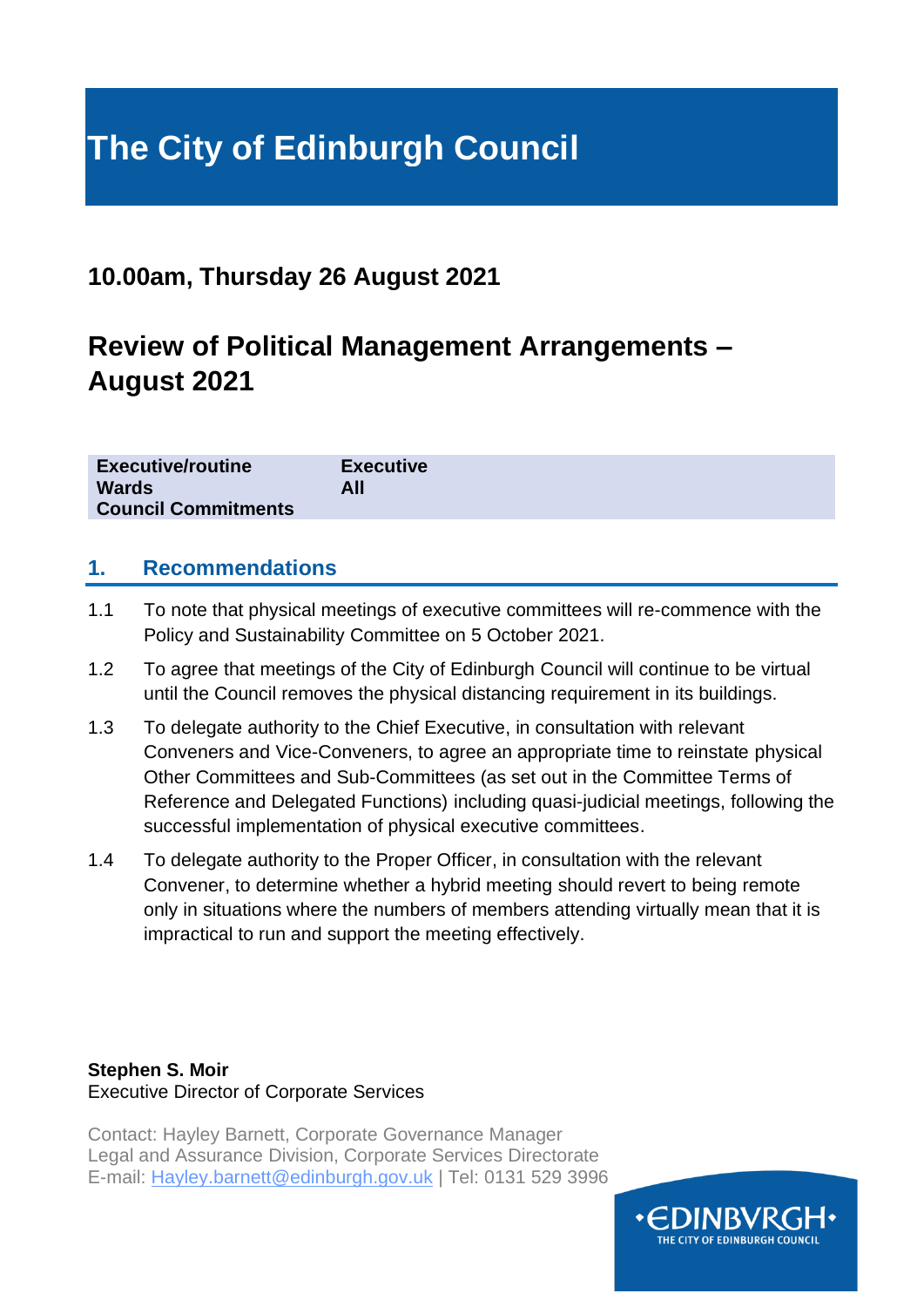**Report**

# **Review of Political Management Arrangements – August 2021**

## **2. Executive Summary**

2.1 The report sets out the proposed meeting arrangements to carry out Council and Committee business going forward.

## **3. Background**

- 3.1 In response to the Covid-19 emergency; specifically, to establish quick and agile decision making, manage the pressure on staff, and prioritise frontline services; interim political management arrangements were implemented.
- 3.2 Arrangements have been reviewed at regular and appropriate points during this period – April 2020, August 2020, December 2020, March 2021 and June 2021.
- 3.3 At its meeting in June 2021 the Council agreed, following a move to protection level zero, a phased approach to the resumption of committee meetings starting with executive committees and the Governance, Risk and Best Value Committee.
- 3.4 It was also agreed that Council meetings would remain virtual until physical distancing restrictions changed, when a report would be brought to Council to consider the reimplementation of physical Council meetings.
- 3.5 Since the Political Management Arrangements report was considered in June, the Scottish Government has made a series of announcements regarding the easing of restrictions and rates of infection.
- 3.6 The First Minister's statement on 13 July confirmed that Edinburgh, along with other areas of Scotland currently at Levels 1 and 2, would move to Level 0 on 19 July 2021, but with some modifications. The Scottish Government has shown a level of caution in their changing of Level 0 restrictions, noting that the lifting of all restrictions and mitigations at this point would potentially put the public at greater risk.
- 3.7 Over this period, Edinburgh has experienced its highest level of positive Covid-19 cases since the start of the pandemic. At the point of drafting of this report, levels of positive cases appear to have peaked and have started to fall.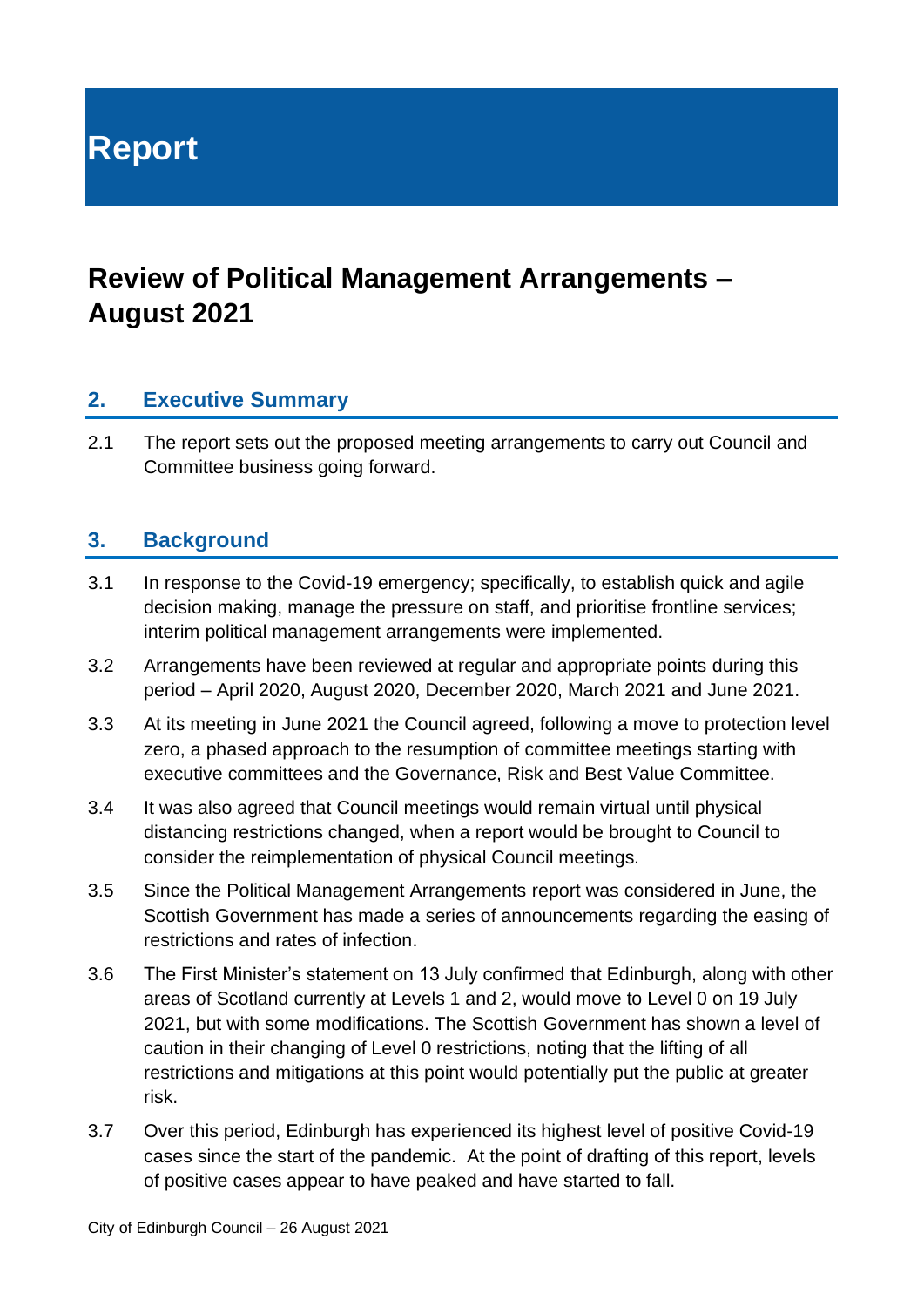- 3.8 On 3 August, the First Minister announced that Scotland would move to beyond Level 0 which includes the lifting of most of the remaining legally imposed restrictions – most notably, on physical distancing and limits to the size of social gatherings.
- 3.9 Council and committee meetings have been permitted to take place physically before 9 August 2021, but due to the success of virtual meetings and taking cognisance of the need to reduce gatherings of people, the Council had agreed not to meet until the City moved into level zero.
- 3.10 The First Minister also stated that the pandemic was not over and that some measures such as the use of face coverings within public buildings would remain mandatory. Significantly, the advice to work from home where possible would remain. As a result, elected members and officers would be able to access the office space in the City Chambers on the day of committee meetings (if attending the committee) but that a more general return to offices would not yet take place.

## **4. Main report**

#### **Executive Committees and Governance, Risk and Best Value Committee**

- 4.1 At its meeting in June 2021 the Council agreed, following a move to protection level zero, a phased approach to the resumption of meetings starting with executive committees and the Governance, Risk and Best Value Committee.
- 4.2 The first scheduled physical/hybrid meeting is the Policy and Sustainability Committee on 5 October 2021. The list and dates of further physical/hybrid committee meetings is attached at Appendix 1.
- 4.3 The technology in the Dean of Guild Court Room and the City Chambers has been upgraded to allow hybrid meetings to be held. As such there will be the option for members to be able to choose whether they attend virtually or in person. These are important upgrades which will allow a blended meeting approach to be taken permanently, increasing the flexibility for both elected members and officers without a detriment to the quality of the meeting.
- 4.4 As indicated in the June report, there are some practical issues that arise from hybrid meetings which means procedural matters can be more complicated and extra resource will be needed initially to ensure that the committee is sufficiently supported. Hybrid meetings will bring a greater level of complexity for the convener and clerk and Members will be asked to let the convener and the clerk know whether they will be attending remotely in advance of the meeting. This is to avoid situations where the numbers attending virtually mean that continuing with a hybrid meeting would create a risk of a two tier meeting and result in a sub-optimal meeting. As such, it is recommended that authority is delegated to the Proper Officer, in consultation with the relevant convener, to determine whether a meeting should revert back to virtual only in situations where the number of members attending mean a hybrid meeting would be too difficult to practically run and support.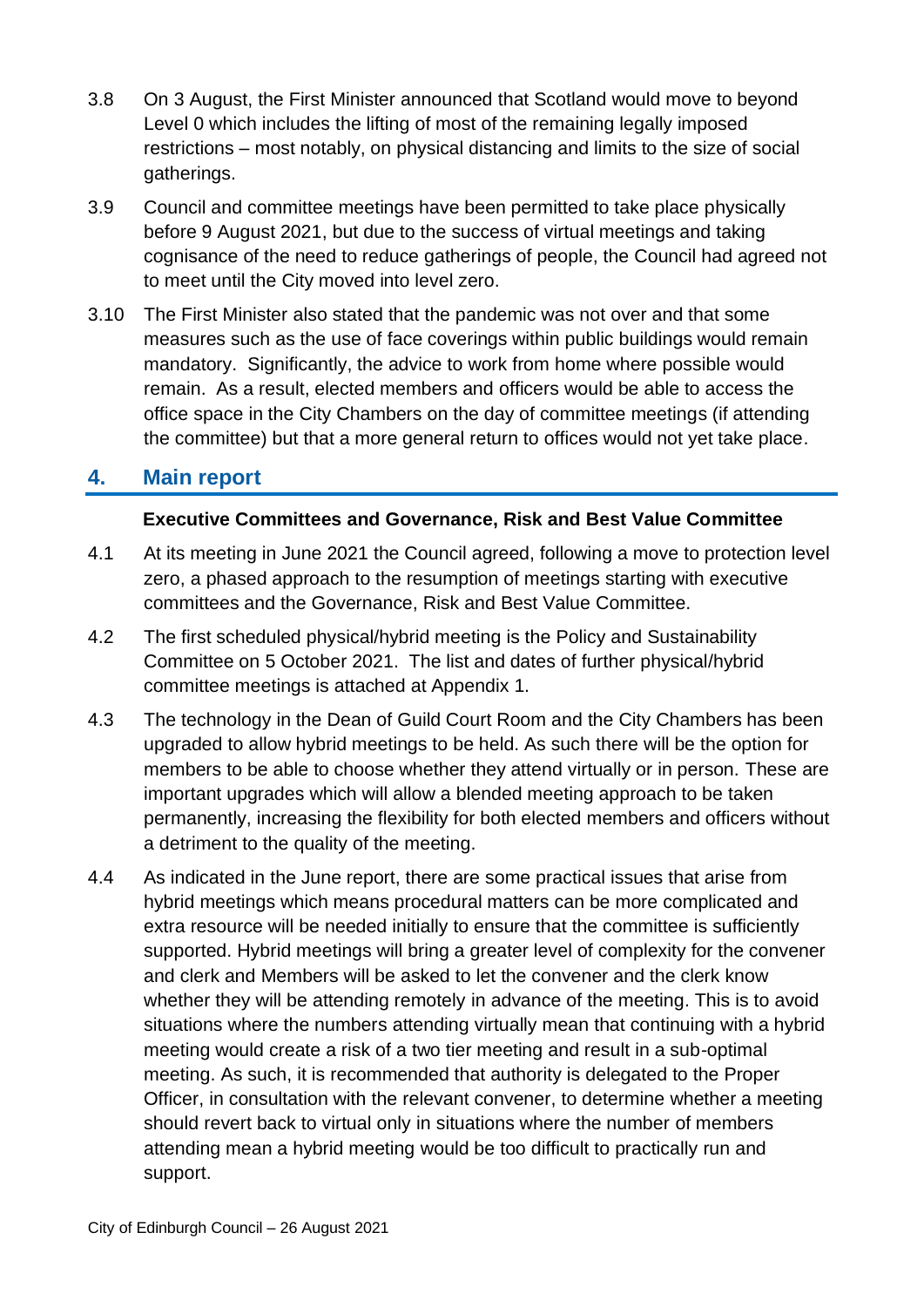- 4.5 The restrictions noted in the June Council report will remain. Specifically, officers presenting reports will attend meetings virtually. The only officers physically attending meetings will be 1-2 senior/lead officers, committee officers and an audiovisual technician. This will be reviewed when the work from home guidance is changed. Additionally, deputations will remain remote only and members of the public/press will be encouraged to attend meetings remotely.
- 4.6 In advance of the resumption of physical meetings, Committee Officers will draft a procedure note and meet with Conveners and Vice-Conveners to discuss how meetings will run in practice.

#### **The City of Edinburgh Council**

- 4.7 A one metre physical distancing rule is being applied by the Council in its buildings. Therefore, Council is unable to meet in the City Chambers with all 63 members whilst maintaining a physical distance of 1m.
- 4.8 It is recommended that physical Council meetings will only recommence when the Council removes all physical distancing requirements from its buildings.

#### **Other Committees and Sub-Committees (as set out in the Committee Terms of Reference and Delegated Functions)**

- 4.9 As set out in the June report, one full cycle of executive committee meetings will be carried out to the allow an assessment of when other committees and subcommittees (as set out in the Committee Terms of Reference and Delegated Functions, listed at Appendix 2) can safely physically recommence.
- 4.10 It is imperative that a full assessment is carried out to ensure committees can work safely in this way and be assured we meet the specific legislative requirements of the quasi-judicial committees.
- 4.11 This report proposes that authority is delegated to the Chief Executive, in consultation with Conveners and Vice-Conveners, to agree an appropriate time for further physical committee meetings to recommence, following the successful implementation of physical meetings of executive committees.

# **5. Next Steps**

5.1 In line with public health guidelines the resumption of physical meetings will commence on a phased basis.

# **6. Financial impact**

6.1 Political management arrangements during this period will be contained within existing revenue budgets.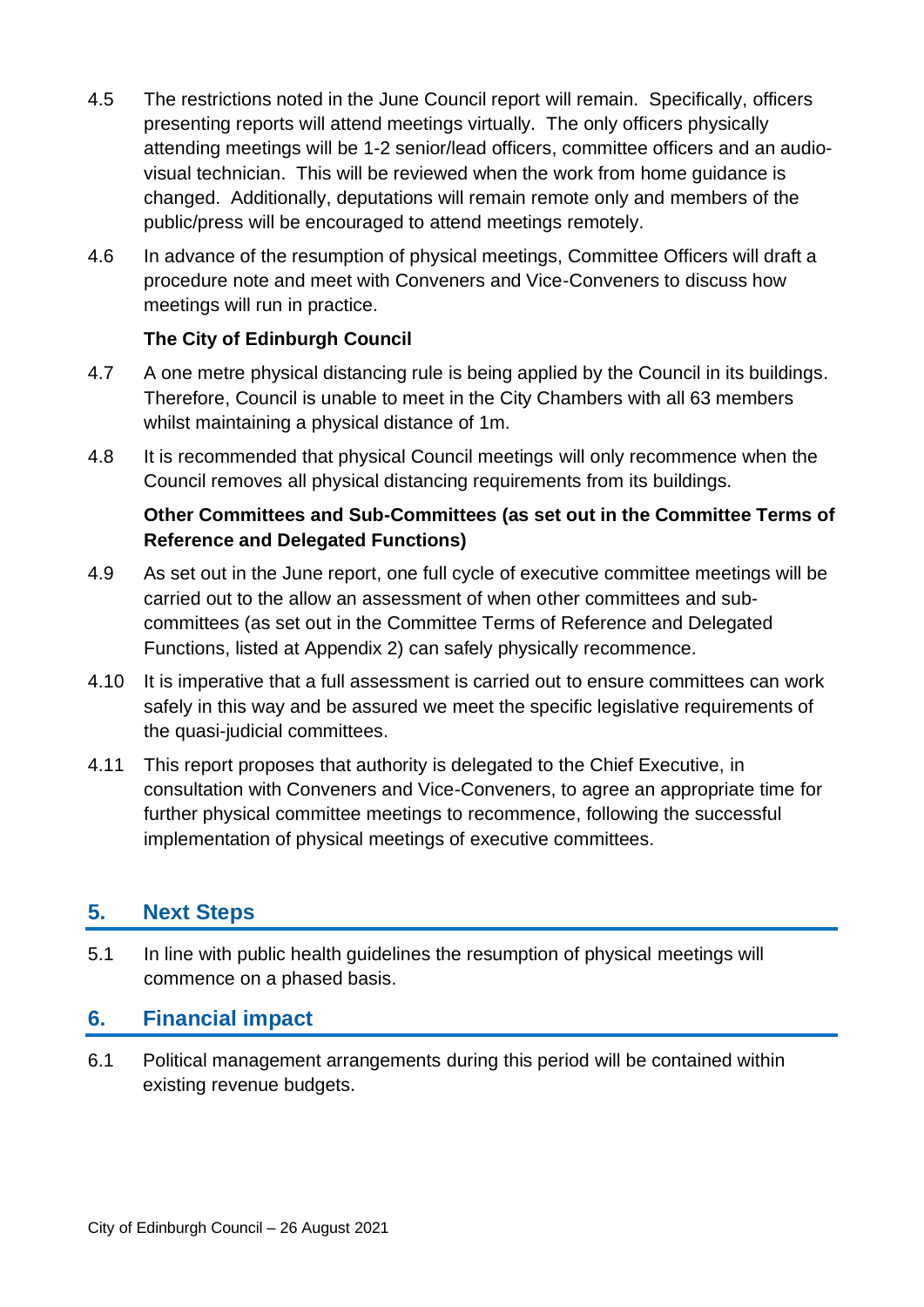# **7. Stakeholder/Community Impact**

7.1 Political Management arrangements will be communicated to all stakeholders.

### **8. Background reading/external references**

- 8.1 [Interim Political Management Arrangements 2020](https://democracy.edinburgh.gov.uk/ieListDocuments.aspx?CId=162&MId=5492&Ver=4) Leadership Advisory Panel of [23 April 2020](https://democracy.edinburgh.gov.uk/ieListDocuments.aspx?CId=162&MId=5492&Ver=4)
- 8.2 [Governance, Risk and Best Value Committee Arrangements and Remote Council](https://democracy.edinburgh.gov.uk/ieListDocuments.aspx?CId=135&MId=5512&Ver=4)  Meetings – [Policy and Sustainability Committee of 28 May 2020](https://democracy.edinburgh.gov.uk/ieListDocuments.aspx?CId=135&MId=5512&Ver=4)
- 8.3 [Review of Political Management Arrangements 2020](https://democracy.edinburgh.gov.uk/ieListDocuments.aspx?CId=135&MId=5517&Ver=4) Policy and Sustainability [Committee of 6 August 2020](https://democracy.edinburgh.gov.uk/ieListDocuments.aspx?CId=135&MId=5517&Ver=4)
- 8.4 [Review of Political Management Arrangements December 2020](https://democracy.edinburgh.gov.uk/ieListDocuments.aspx?CId=150&MId=5594&Ver=4) City of Edinburgh [Council of 10 December 2020](https://democracy.edinburgh.gov.uk/ieListDocuments.aspx?CId=150&MId=5594&Ver=4)
- 8.5 [Review of Political Management Arrangements March 2021](https://democracy.edinburgh.gov.uk/ieListDocuments.aspx?CId=150&MId=5597&Ver=4) City of Edinburgh [Council 11 March 2021](https://democracy.edinburgh.gov.uk/ieListDocuments.aspx?CId=150&MId=5597&Ver=4)
- 8.6 [Review of Political Management Arrangements June 2021 –](https://democracy.edinburgh.gov.uk/ieListDocuments.aspx?CId=150&MId=5600&Ver=4) City of Edinburgh [Council 24 June 2021](https://democracy.edinburgh.gov.uk/ieListDocuments.aspx?CId=150&MId=5600&Ver=4)

#### **9. Appendices**

- 9.1 List of Physical Executive Committee and Governance Risk and Best Value Committee Meetings
- 9.2 List of Other Committees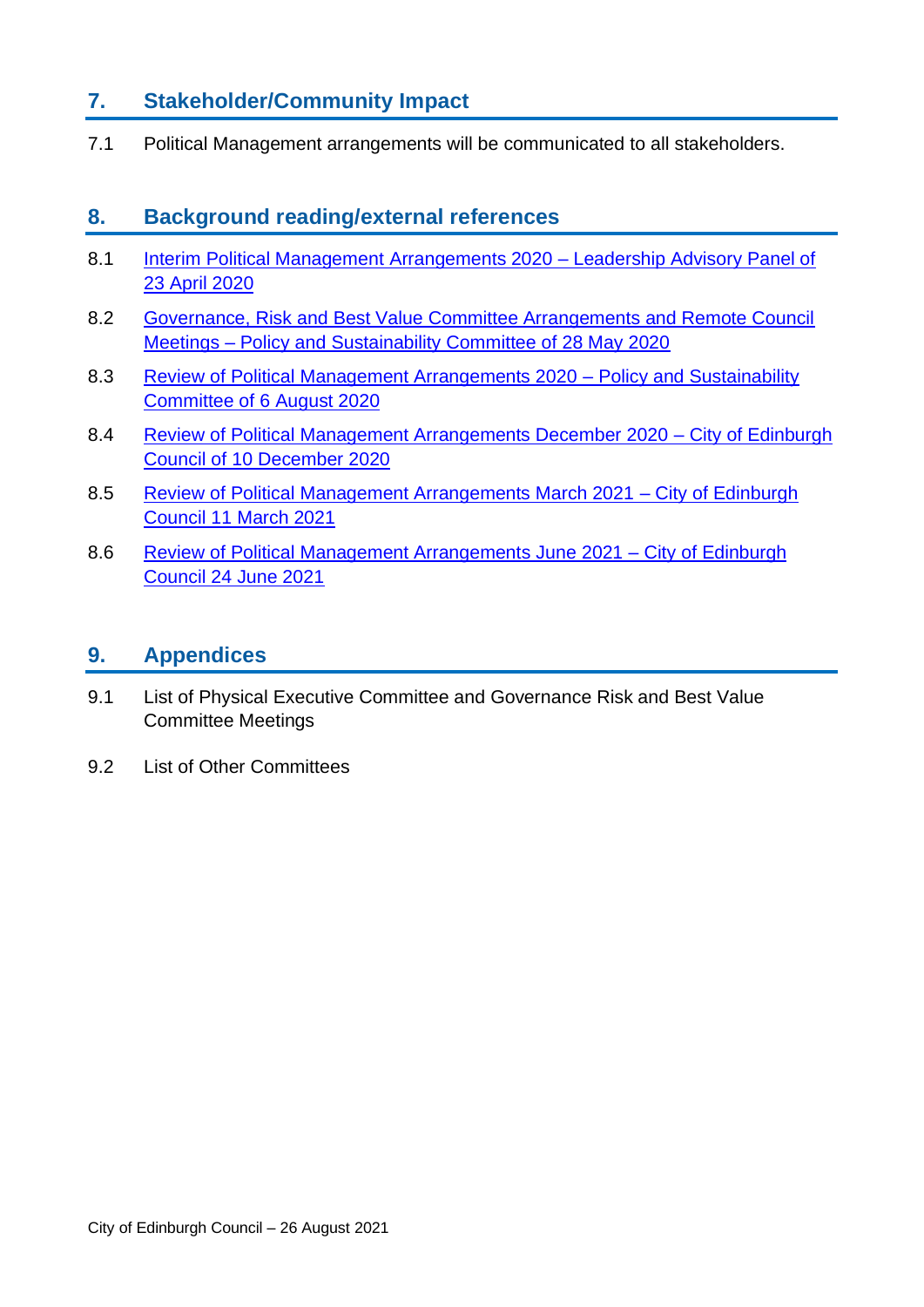#### **Appendix 1 - List of Physical Executive Committee and Governance Risk and Best Value Committee Meetings**

| <b>Date</b>                                                         | <b>Committee</b>                                  |
|---------------------------------------------------------------------|---------------------------------------------------|
| 5 October 2021                                                      | <b>Policy and Sustainability</b>                  |
| 7 October 2021                                                      | <b>Finance and Resources</b>                      |
| 12 October 2021                                                     | Education, Children and Families                  |
| 14 October 2021                                                     | <b>Transport and Environment</b>                  |
| 4 November 2021                                                     | Housing, Homelessness and Fair Work               |
| 9 November 2021                                                     | Governance, Risk and Best Value                   |
| 11 November 2021                                                    | <b>Transport and Environment</b>                  |
| 16 November 2021                                                    | <b>Culture and Communities</b>                    |
| <b>PROPOSED REVIEW OF PHYSICAL COMMITTEE MEETINGS BY THE PROPER</b> |                                                   |
| <b>OFFICER</b>                                                      |                                                   |
| 18 November 2021                                                    | Finance and Resources Committee (Special Meeting) |
| 30 November 2021                                                    | <b>Policy and Sustainability</b>                  |
| 7 December 2021                                                     | Education, Children and Families                  |
| 9 December 2021                                                     | <b>Finance and Resources</b>                      |
| 14 December 2021                                                    | Governance, Risk and Best Value                   |
| <b>NEXT SCHEDULED REVIEW OF POLITICAL MANAGEMENT ARRANGEMENTS</b>   |                                                   |